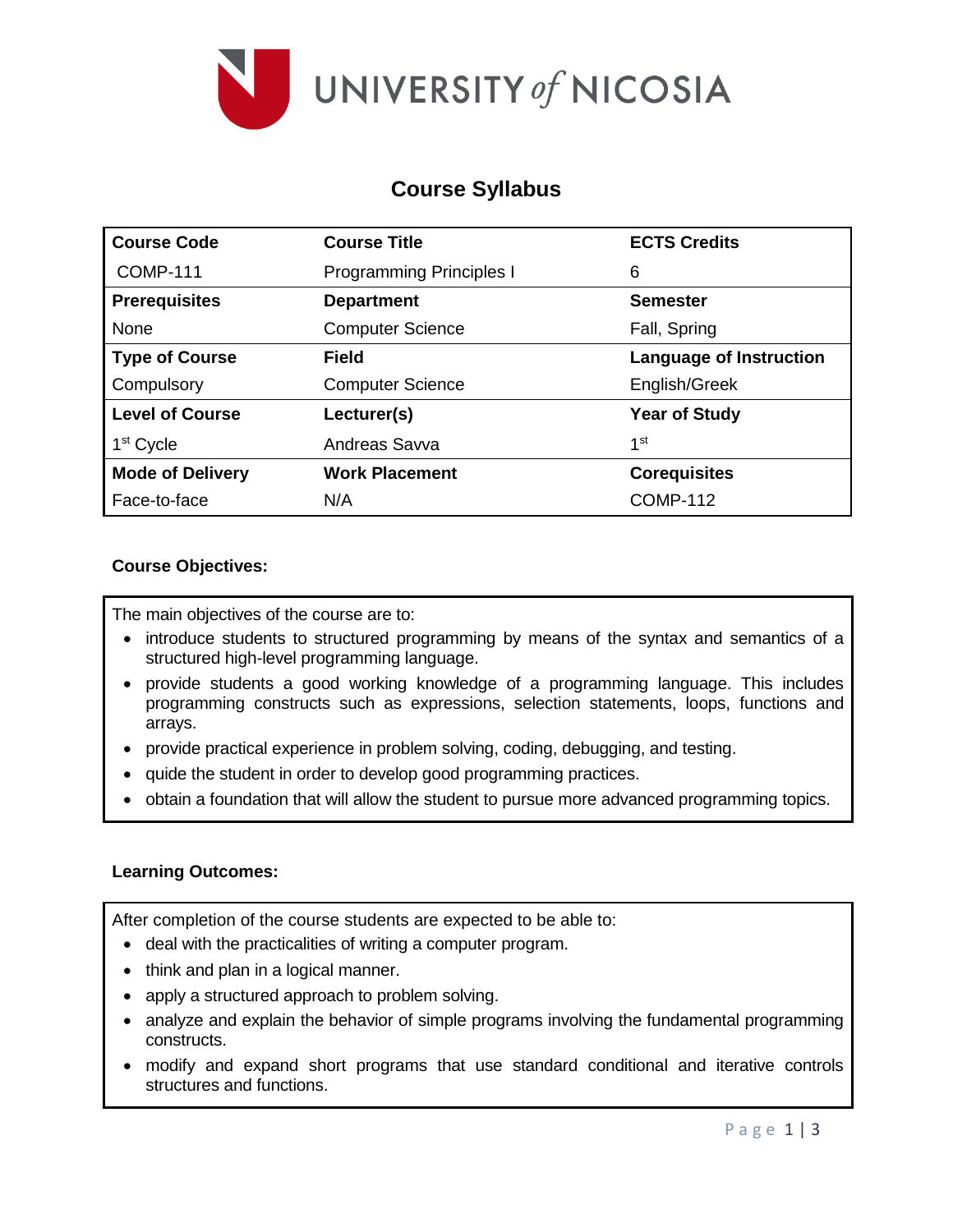

- design, implement, test and debug a program that uses each of the following fundamental programming constructs: Basic computation, Simple I/O, Standard conditional and iterative structures, Functions, Arrays.
- choose appropriate conditional and iteration constructs for a given programming task.
- apply the techniques of structured (functional) decomposition to break a program into smaller pieces.
- describe the mechanics of parameter passing (value and reference) and write programs with actual and formal parameters.

# **Course Content:**

- 1. Program design fundamentals
	- a. Problem solving
	- b. Program structure and basic programming concepts
- 2. Primitive data types and declarations
	- a. Input / Output
	- b. Constants, Variables, Numbers
	- c. Expressions, Arithmetic Statements, Standard functions
	- d. Formatted output
- 3. Decision statements
	- a. Boolean expressions
	- b. Relational operators
	- c. Decision Statements
- 4. Repetition statements
	- a. Pre-test loops
	- b. Post-test loops
- 5. Functions and scope rules
	- a. Parameter passing to functions (value and reference)
	- b. Function returning values
	- c. Scope and life-time of variables
- 6. Introduction to Arrays

#### **Learning Activities and Teaching Methods:**

Lectures, In-Class Exercises, Computer Lab exercises